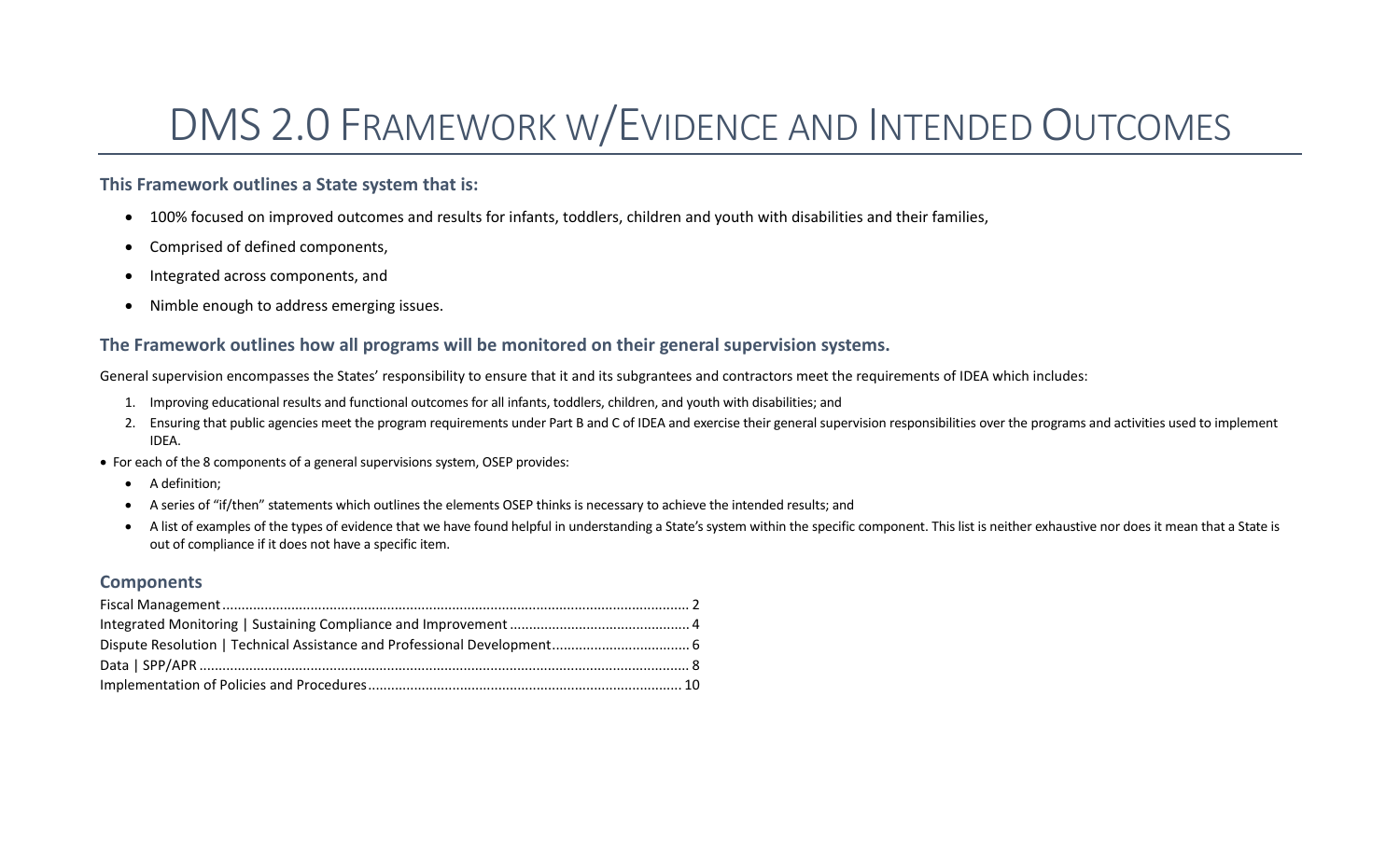## <span id="page-1-0"></span>FISCAL MANAGEMENT

| <b>IF A STATE HAS</b>                                                                                                                                                                                                                                                                                                                                                                                                                                                                                                                                                | <b>THEN</b>                                                                                                                                                                                                                                                                                                                                                                                                                                                                                                                                                                                                                                                                                                  | <b>THEN</b>                                                                                                                                                                                                                                                                                                                                                                                                                                                                                                                                                                                                                                                                | <b>THEN</b>                                                                                                                                                                                                                                                                                                                                                                                                                                                                                                                                                                                                                                                | <b>THEN</b>                                                                                                                                                                                                                                                                                                                                                                                                                                                                                                                                                                                                                                    | <b>INTENDED OUTCOME</b>                                                                                                                                                      |
|----------------------------------------------------------------------------------------------------------------------------------------------------------------------------------------------------------------------------------------------------------------------------------------------------------------------------------------------------------------------------------------------------------------------------------------------------------------------------------------------------------------------------------------------------------------------|--------------------------------------------------------------------------------------------------------------------------------------------------------------------------------------------------------------------------------------------------------------------------------------------------------------------------------------------------------------------------------------------------------------------------------------------------------------------------------------------------------------------------------------------------------------------------------------------------------------------------------------------------------------------------------------------------------------|----------------------------------------------------------------------------------------------------------------------------------------------------------------------------------------------------------------------------------------------------------------------------------------------------------------------------------------------------------------------------------------------------------------------------------------------------------------------------------------------------------------------------------------------------------------------------------------------------------------------------------------------------------------------------|------------------------------------------------------------------------------------------------------------------------------------------------------------------------------------------------------------------------------------------------------------------------------------------------------------------------------------------------------------------------------------------------------------------------------------------------------------------------------------------------------------------------------------------------------------------------------------------------------------------------------------------------------------|------------------------------------------------------------------------------------------------------------------------------------------------------------------------------------------------------------------------------------------------------------------------------------------------------------------------------------------------------------------------------------------------------------------------------------------------------------------------------------------------------------------------------------------------------------------------------------------------------------------------------------------------|------------------------------------------------------------------------------------------------------------------------------------------------------------------------------|
| An effective fiscal<br>management system                                                                                                                                                                                                                                                                                                                                                                                                                                                                                                                             | The State has a thorough<br>understanding of the IDEA<br>and cross-cutting Federal<br>fiscal requirements.                                                                                                                                                                                                                                                                                                                                                                                                                                                                                                                                                                                                   | The State will have<br>internal controls in place<br>to ensure compliance with<br><b>IDEA and cross-cutting</b><br><b>Federal fiscal</b><br>requirements.                                                                                                                                                                                                                                                                                                                                                                                                                                                                                                                  | The State will be able to<br>document oversight of the<br>use of IDEA funds.                                                                                                                                                                                                                                                                                                                                                                                                                                                                                                                                                                               | The State and LEA/EIS<br>programs will use IDEA<br>funds for their intended<br>purposes in a manner that<br>is reasonable, necessary,<br>and allocable to the IDEA.                                                                                                                                                                                                                                                                                                                                                                                                                                                                            | An effective fiscal<br>management system will<br>contribute to improved<br>outcomes for infants,<br>toddlers, children and<br>youth with disabilities and<br>their families. |
| <b>DEFINITION</b>                                                                                                                                                                                                                                                                                                                                                                                                                                                                                                                                                    | <b>EXAMPLES OF EVIDENCE</b>                                                                                                                                                                                                                                                                                                                                                                                                                                                                                                                                                                                                                                                                                  | <b>EXAMPLES OF EVIDENCE</b>                                                                                                                                                                                                                                                                                                                                                                                                                                                                                                                                                                                                                                                | <b>EXAMPLES OF EVIDENCE</b>                                                                                                                                                                                                                                                                                                                                                                                                                                                                                                                                                                                                                                | <b>EXAMPLES OF EVIDENCE</b>                                                                                                                                                                                                                                                                                                                                                                                                                                                                                                                                                                                                                    |                                                                                                                                                                              |
| A system designed to ensure<br>that IDEA funds are<br>distributed and expended in<br>accordance with Federal<br>fiscal requirements. A State's<br>fiscal management system<br>will include documentation of<br>required budgetary<br>information, policies and<br>procedures reflecting IDEA,<br>EDGAR, and Uniform<br>Guidance requirements and<br>evidence of implementation<br>of those procedures all of<br>which assist States in using<br>Federal funds for improving<br>performance and outcomes<br>for infants, toddlers, and<br>children with disabilities. | • Policies and procedures<br>• (manuals, user guides for<br>applicable requirements and<br>key Part B and Part C fiscal<br>processes), as well as<br>description the State's<br>general supervision system.<br>• Information on State<br>structure (e.g., budget office<br>and program office;<br>interagency agreements;<br>examples of contracts;<br>organizational charts)<br>• Description of Educational<br>Service Agencies/regional<br>Part C structures<br>roles/responsibilities for<br>fiscal requirements<br>• Data systems used by the<br>State, with specific reference<br>to data sources relevant to<br>fiscal processes and oversight<br>• Description of fiscal TA<br>accessed by the State | • Organizational charts<br>• Documentation related to<br>the SEA/LA's allocation of<br>funding, including IDEA Part<br>B/C funds, to its LEA/EIS<br>programs and providers<br>• Risk assessment policies and<br>procedures, calculations of<br>risk, rubrics related to the<br>assignment of risk categories,<br>including LEA/EIS programs<br>that do not meet audit<br>thresholds, related to<br>monitoring processes, as<br>appropriate.<br>• Budget and expenditure data<br>for a particular year for the<br>purpose of calculating<br>MOE/MFS.<br>• PART C: Example(s) of<br>agreement(s) with EIS<br>programs/providers/<br>vendors/agencies providing<br>Part C EIS | • Example of reports from data<br>system for accuracy of billing,<br>payments etc.<br>• Fiscal monitoring reports<br>• Part B interactive<br>spreadsheets<br>• Part C budgets<br>• PART C: System of payments<br>implementation - payor<br>source, ability to pay, access<br>to insurance, interim<br>payments etc.<br>• Notifications to LEA/EIS<br>programs of upcoming fiscal<br>monitoring activities<br>• Description of procedures for<br>resolving IDEA-related single<br>audit and monitoring findings<br>for LEA/EIS programs<br>• List and documentation of<br>IDEA-related single audit<br>findings/corrective actions<br>and fiscal monitoring | • Documentation supporting<br>State's implementation of its<br>procedures for the timely<br>disbursement/<br>reimbursement of IDEA funds<br>• Documentation related to<br>compliance with cost<br>principles of subpart E of the<br>Uniform Guidance<br>• Fiscal monitoring reports that<br>include findings,<br>documentation supporting<br>corrective action, and<br>closeout reporting<br>• Documentation<br>demonstrating the<br>implementation of the<br>Method if applicable (e.g.,<br>documentation/State forms<br>related to the use of funds to<br>support staff/activities<br>described in the State's<br>Method and SOP procedures) |                                                                                                                                                                              |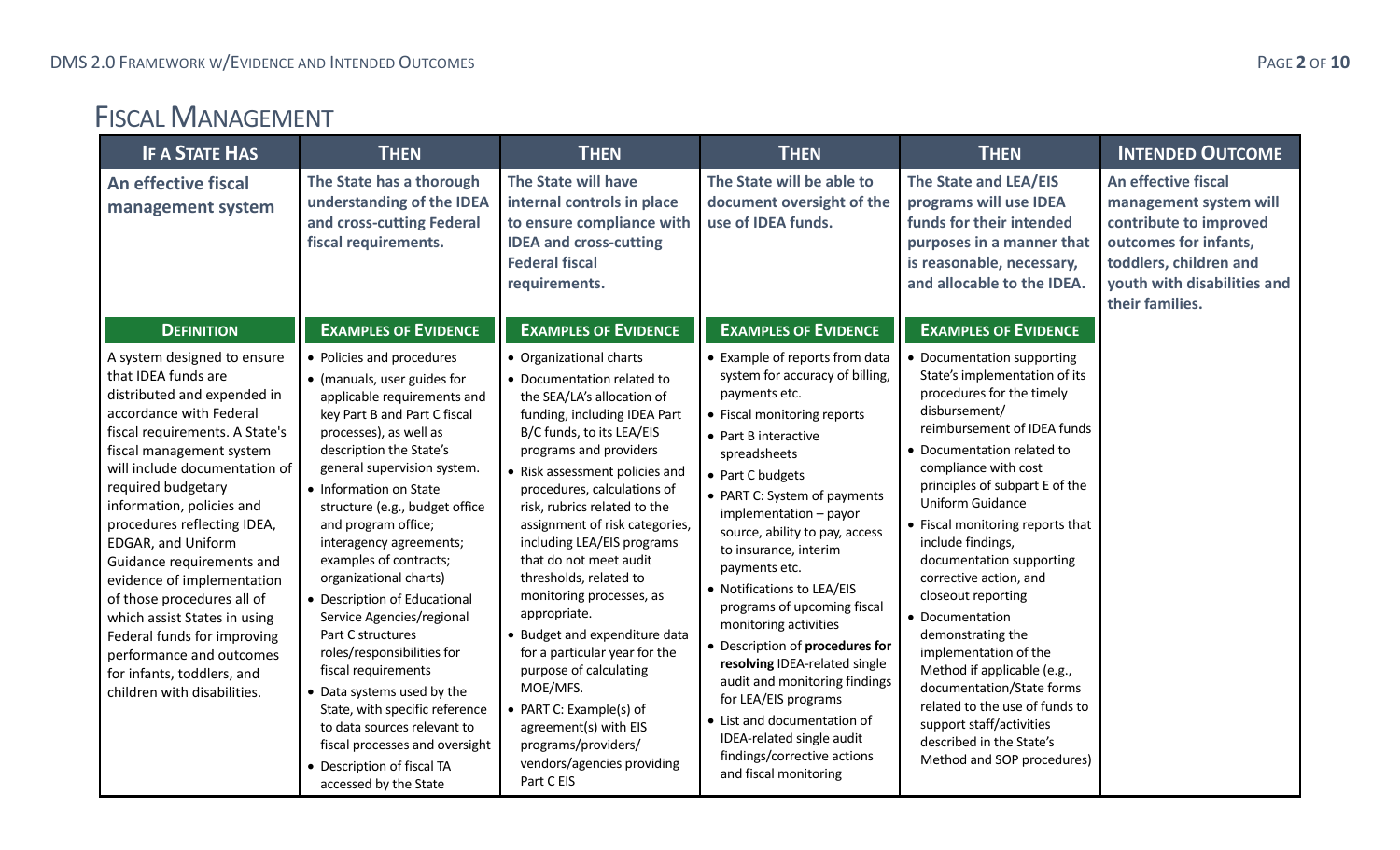| <b>IF A STATE HAS</b> | <b>THEN</b>                                                                                                                                            | <b>THEN</b>                                                                                                                                                                                                                                              | <b>THEN</b>                                                                                                                                                                                                                                                                                                                                                                                                                                                                                                                                                                                                                                                                                                                                                                                                                                                                                                                                                                                | <b>THEN</b>                                                                                                                                                                                                                                                                                                                                            | <b>INTENDED OUTCOME</b> |
|-----------------------|--------------------------------------------------------------------------------------------------------------------------------------------------------|----------------------------------------------------------------------------------------------------------------------------------------------------------------------------------------------------------------------------------------------------------|--------------------------------------------------------------------------------------------------------------------------------------------------------------------------------------------------------------------------------------------------------------------------------------------------------------------------------------------------------------------------------------------------------------------------------------------------------------------------------------------------------------------------------------------------------------------------------------------------------------------------------------------------------------------------------------------------------------------------------------------------------------------------------------------------------------------------------------------------------------------------------------------------------------------------------------------------------------------------------------------|--------------------------------------------------------------------------------------------------------------------------------------------------------------------------------------------------------------------------------------------------------------------------------------------------------------------------------------------------------|-------------------------|
|                       | • Yearly timeline for reviewing<br>data sources, calculating, and<br>issuing IDEA allocations,<br>release of funds, and<br>reallocation considerations | • List of SEA's single audit<br>findings for the past 3 years,<br>with status report on any<br>unresolved findings<br>• Oversight Agency Reports<br>(ex: Legislative review, OIG,<br>policy groups, State task<br>force) of SEA/LA internal<br>processes | findings/corrective actions<br>for LEA/EIS programs<br>• Fiscal monitoring protocols<br>• PART B: List of charter school<br>LEAs that opened/<br>• closed/significantly<br>expanded/changed status<br>• Policies and procedures<br>reflecting the SEA/LA's<br>standards for correcting fiscal<br>noncompliance<br>• PART C: The State's Method<br>to ensure the provision of,<br>and financial responsibility,<br>Part C Services (Draft or<br>Final), if applicable<br>• Policies and procedures<br>related to parental<br>notification/consent<br>provisions for (Public/Private)<br>Insurance<br>• Sample State consent forms<br>related to access to<br>(Public/Private) Insurance<br>• Fiscal data system<br>procedures/screenshots,<br>demonstrating the system's<br>capacity for oversight of<br>funds for the Part B/Part C<br>programs<br>• PART B: Sample calculations<br>and budget documents for<br>determining the maximum<br>amount of funds available for<br>voluntary CEIS | • Information memos,<br>guidance documents, and<br>training/professional<br>development agendas to<br>LEA/EIS programs on topics<br>related to IDEA, EDGAR, and<br>Uniform Guidance fiscal<br>requirements, annual<br>applications/plans, budgets,<br>fiscal monitoring and<br>enforcement, reallocation of<br>funds and other topics as<br>identified |                         |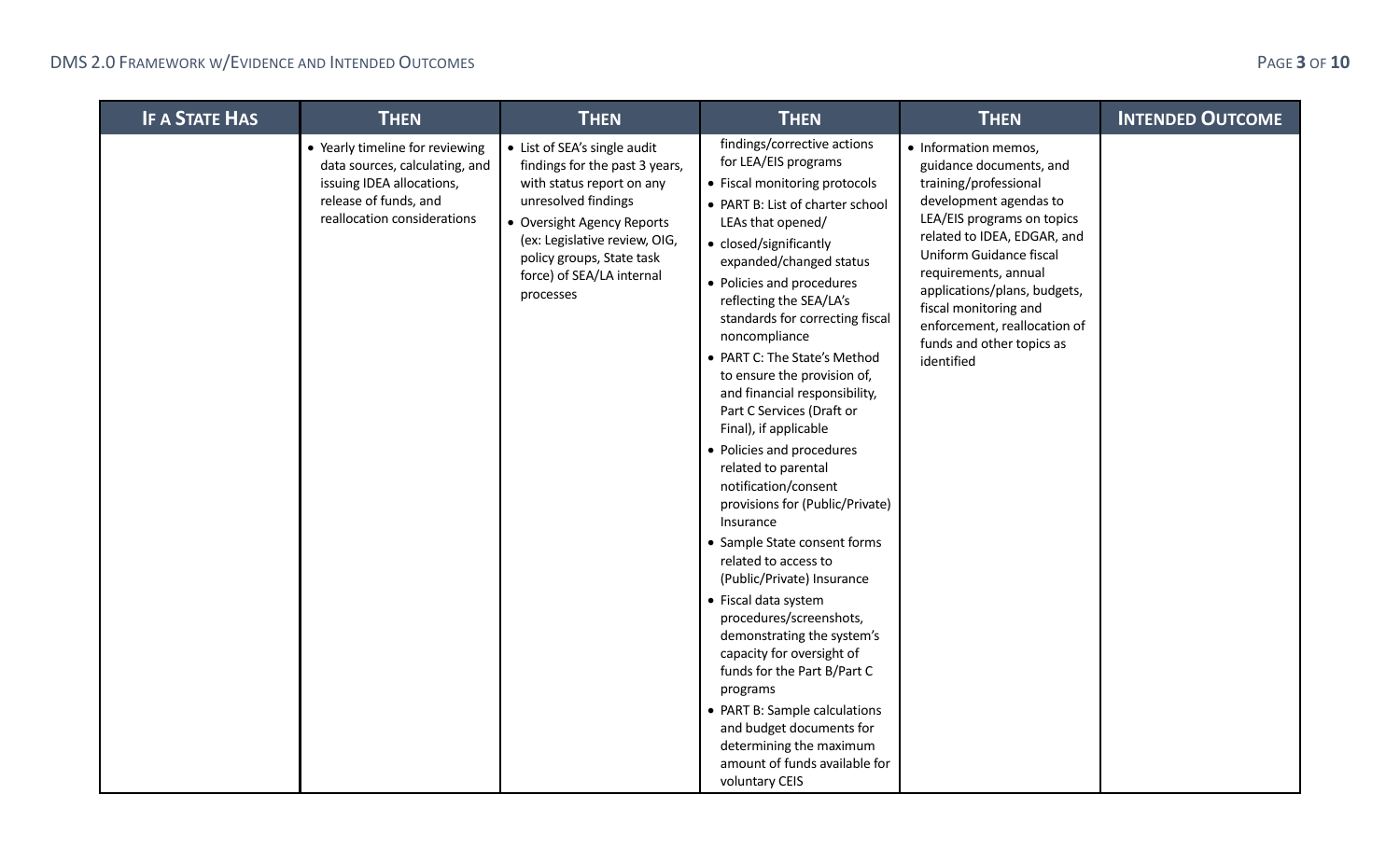## <span id="page-3-0"></span>INTEGRATED MONITORING | SUSTAINING COMPLIANCE AND IMPROVEMENT

| <b>IF A STATE HAS</b>                                                                                                                                                                                                                         | <b>THEN</b>                                                                                                                                                                                                                                                                                                                                                                                                                                                                                                                          | <b>THEN</b>                                                                                                                                                                                                                                                                                           | <b>THEN</b>                                                                                                                                                                                                                                        | <b>INTENDED OUTCOME</b>                                                                                                                                                       |
|-----------------------------------------------------------------------------------------------------------------------------------------------------------------------------------------------------------------------------------------------|--------------------------------------------------------------------------------------------------------------------------------------------------------------------------------------------------------------------------------------------------------------------------------------------------------------------------------------------------------------------------------------------------------------------------------------------------------------------------------------------------------------------------------------|-------------------------------------------------------------------------------------------------------------------------------------------------------------------------------------------------------------------------------------------------------------------------------------------------------|----------------------------------------------------------------------------------------------------------------------------------------------------------------------------------------------------------------------------------------------------|-------------------------------------------------------------------------------------------------------------------------------------------------------------------------------|
| An effective Integrated<br>monitoring system                                                                                                                                                                                                  | The State continuously<br>examines and analyzes data<br>across multiple sources to<br>evaluate its performance, and<br>that of its LEA/EIS programs for<br>improved results and<br>compliance.                                                                                                                                                                                                                                                                                                                                       | <b>The State identifies</b><br>noncompliance with procedural<br>and programmatic requirements<br>and makes recommendations<br>for performance improvements.                                                                                                                                           | The State requires the LEA/EIS<br>programs to correct identified<br>noncompliance.                                                                                                                                                                 | An effective integrated<br>monitoring system will<br>contribute to improved<br>outcomes for infants, toddlers,<br>children and youth with<br>disabilities and their families. |
| <b>DEFINITION</b>                                                                                                                                                                                                                             | <b>EXAMPLES OF EVIDENCE</b>                                                                                                                                                                                                                                                                                                                                                                                                                                                                                                          | <b>EXAMPLES OF EVIDENCE</b>                                                                                                                                                                                                                                                                           | <b>EXAMPLES OF EVIDENCE</b>                                                                                                                                                                                                                        |                                                                                                                                                                               |
| A multifaceted process or system<br>which is designed to examine and<br>evaluate States with a particular<br>emphasis on educational results,<br>functional outcomes and<br>compliance with IDEA procedural<br>and programmatic requirements. | • Monitoring policies/procedures<br>Self-assessments (State-level<br>$\circ$<br>or LEA/EIS programs)<br>Timeline for monitoring<br>• Criteria for identifying LEA/EIS<br>programs for monitoring<br>• Description of how the State<br>analyzes data for CWD and all<br>students<br>• Additional data sources they are<br>using (IDEA/ESEA)<br>• Documentation of Stakeholder<br>engagement activities and work<br>• Evidence of State cross analysis of<br>different factors and data points<br>that contribute to identified issues | • Monitoring reports with findings<br>• Description of processes in manual<br>• Tools to conduct monitoring<br>• Training of LEA/EIS programs<br>• Examples of improvement plans<br>• Description of Stakeholder<br>engagement and activities related to<br>compliance and performance<br>improvement | • Root cause analysis to identify what<br>is behind the performance data<br>• Evidence of TA provided and<br>outcomes as a result of the TA<br>provided<br>• Documentation of what corrective<br>actions were required and/or<br>improvement plans |                                                                                                                                                                               |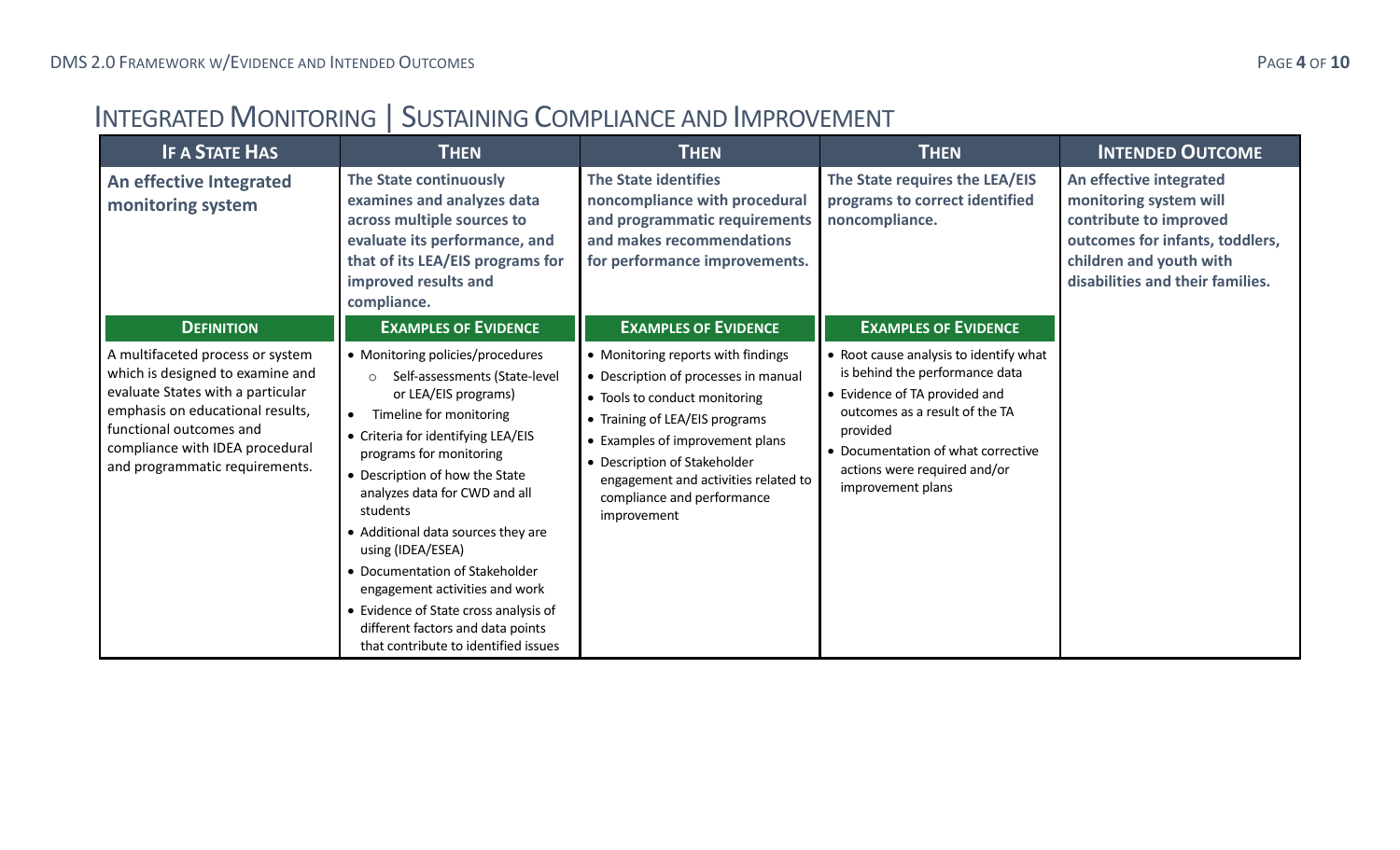| <b>IF A STATE HAS</b>                                                                                                                                                   | <b>THEN</b>                                                                                                                                                                                                                                                                                                                                                                                                                                                                                                                                      | <b>THEN</b>                                                                                                                                                                                                                                                                                                                                                                                                                                                                                                                                                                                 | <b>THEN</b>                                                                                                                                                                                                                                                                                                                                                                                                                                                                                                                                                        | <b>INTENDED OUTCOME</b>                                                                                                                                                                     |
|-------------------------------------------------------------------------------------------------------------------------------------------------------------------------|--------------------------------------------------------------------------------------------------------------------------------------------------------------------------------------------------------------------------------------------------------------------------------------------------------------------------------------------------------------------------------------------------------------------------------------------------------------------------------------------------------------------------------------------------|---------------------------------------------------------------------------------------------------------------------------------------------------------------------------------------------------------------------------------------------------------------------------------------------------------------------------------------------------------------------------------------------------------------------------------------------------------------------------------------------------------------------------------------------------------------------------------------------|--------------------------------------------------------------------------------------------------------------------------------------------------------------------------------------------------------------------------------------------------------------------------------------------------------------------------------------------------------------------------------------------------------------------------------------------------------------------------------------------------------------------------------------------------------------------|---------------------------------------------------------------------------------------------------------------------------------------------------------------------------------------------|
| A system designed to<br><b>Sustain Compliance and</b><br>Improvement                                                                                                    | The State uses a system of<br>incentives and sanctions to<br>ensure continued improvement<br>and IDEA compliance.                                                                                                                                                                                                                                                                                                                                                                                                                                | LEA/EIS programs develop and<br>implement improvement<br>activities and corrective actions<br>to address areas in need of<br>improvement and<br>noncompliance.                                                                                                                                                                                                                                                                                                                                                                                                                              | The State verifies that LEA/EIS<br>programs have implemented<br>improvement activities and<br>corrected noncompliance.                                                                                                                                                                                                                                                                                                                                                                                                                                             | A system designed to sustain<br>compliance and improvement<br>will contribute to improved<br>outcomes for infants, toddlers,<br>children and youth with<br>disabilities and their families. |
| <b>DEFINITION</b><br>A system for recognizing, and<br>improving compliance and<br>performance including use of<br>improvement activities, incentives,<br>and sanctions. | <b>EXAMPLES OF EVIDENCE</b><br>• Evidence of a general supervision<br>system which includes a defined<br>system of incentives and sanctions<br>for compliance with IDEA<br>• Documentation of enforcement<br>policies that explain the<br>consequences of violating<br>regulations, policies, and<br>procedures.<br>• Policies related to Incentives for<br>improved performance and<br>compliance<br>• Written State monitoring<br>procedures<br>• Sample of corrective action (reports<br>and timelines)<br>• Valid and reliable data on State | <b>EXAMPLES OF EVIDENCE</b><br>• LEA and EIS procedural manuals<br>including at a minimum; methods<br>for determining non-compliance,<br>steps-to-correct, timelines,<br>sanctions and incentives<br>• Evidence of the implementation and<br>evaluation of improvement<br>activities, and how stakeholders are<br>involved<br>• Verification of correction of systemic<br>and individual noncompliance<br>• Evidence State collects and reviews<br>LEA/EIS program tracking<br>mechanisms for noncompliance<br>• Audit reports<br>• Sample of Corrective Actions<br>(reports and timelines) | <b>EXAMPLES OF EVIDENCE</b><br>• Verification of the correction of<br>systemic and individual<br>noncompliance<br>• Records of enforcement actions<br>taken against LEA/EIS programs<br>• Records of technical assistance<br>provided to LEA/EIS programs<br>related to noncompliance and<br>program improvement<br>• Tracking noncompliance (statistics,<br>frequency, areas of need)<br>• Samples of LEA/EIS program<br>documents or compliance reports<br>• Close out reports, evidence of<br>correction<br>• Revised policies and procedures, if<br>applicable |                                                                                                                                                                                             |
|                                                                                                                                                                         | monitoring of LEA/EIS programs                                                                                                                                                                                                                                                                                                                                                                                                                                                                                                                   |                                                                                                                                                                                                                                                                                                                                                                                                                                                                                                                                                                                             | • Evidence of the Implementation of<br>the revised policies and procedures<br>• Evidence of change in practices from<br>attendees of trainings<br>• Updated data showing<br>improvement                                                                                                                                                                                                                                                                                                                                                                            |                                                                                                                                                                                             |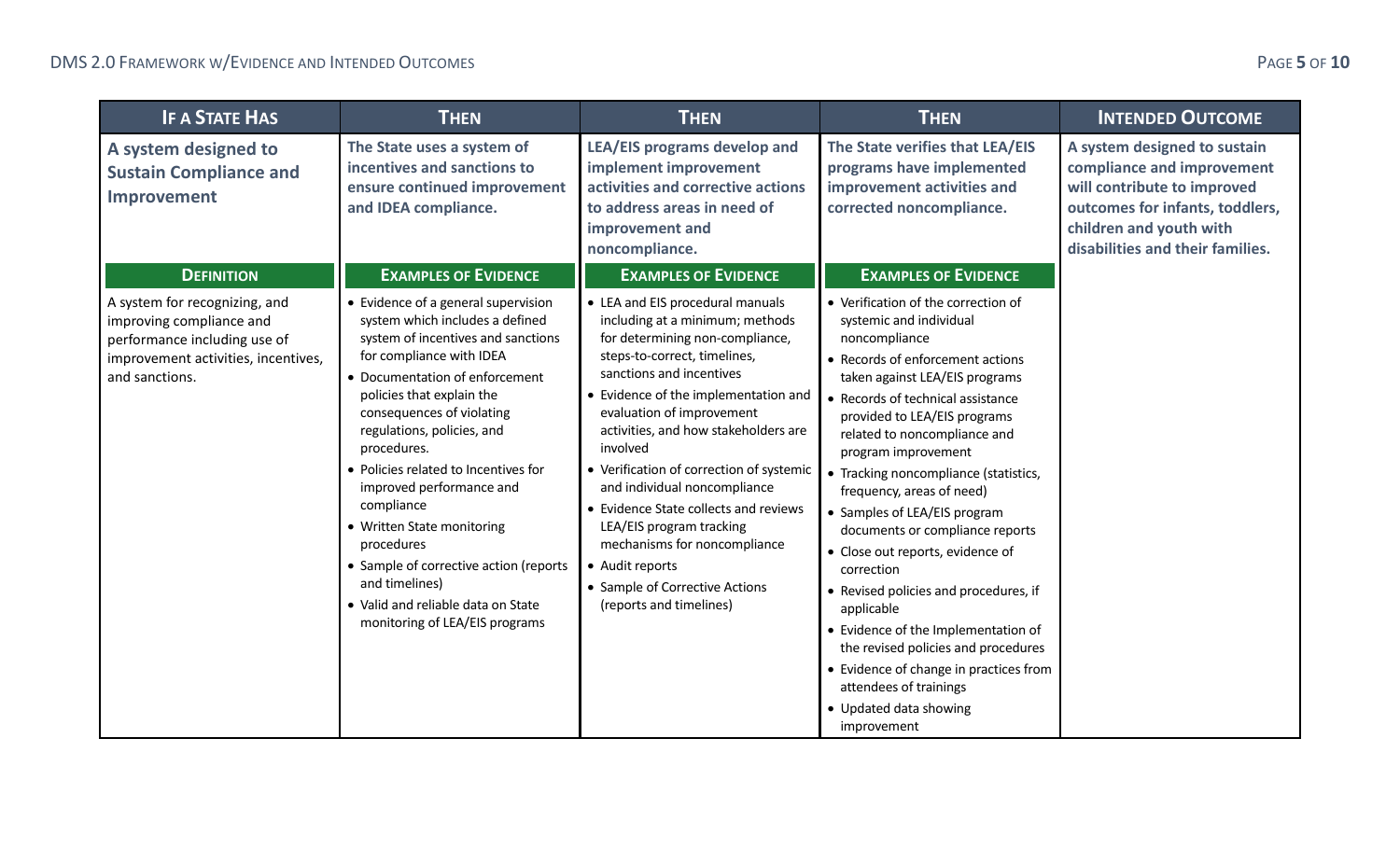## <span id="page-5-0"></span>DISPUTE RESOLUTION | TECHNICAL ASSISTANCE AND PROFESSIONAL DEVELOPMENT

| <b>IF A STATE HAS</b>                                                                                                                                                                        | <b>THEN</b>                                                                                                                                                                                                                                                                                                                                                                                                                                                                                                                                                                                                                                                                                                                                                                     | <b>THEN</b>                                                                                                                                                                                                                                                                                                                                                                                                                                                                                                                                                                                                                               | <b>THEN</b>                                                                                                                                                                                                                                                                                                                                                                                                                                                                                                                                                                  | <b>INTENDED OUTCOME</b>                                                                                                                                                    |
|----------------------------------------------------------------------------------------------------------------------------------------------------------------------------------------------|---------------------------------------------------------------------------------------------------------------------------------------------------------------------------------------------------------------------------------------------------------------------------------------------------------------------------------------------------------------------------------------------------------------------------------------------------------------------------------------------------------------------------------------------------------------------------------------------------------------------------------------------------------------------------------------------------------------------------------------------------------------------------------|-------------------------------------------------------------------------------------------------------------------------------------------------------------------------------------------------------------------------------------------------------------------------------------------------------------------------------------------------------------------------------------------------------------------------------------------------------------------------------------------------------------------------------------------------------------------------------------------------------------------------------------------|------------------------------------------------------------------------------------------------------------------------------------------------------------------------------------------------------------------------------------------------------------------------------------------------------------------------------------------------------------------------------------------------------------------------------------------------------------------------------------------------------------------------------------------------------------------------------|----------------------------------------------------------------------------------------------------------------------------------------------------------------------------|
| An effective dispute<br>resolution system                                                                                                                                                    | <b>Parents and other stakeholders</b><br>will be informed of their rights<br>under the law.                                                                                                                                                                                                                                                                                                                                                                                                                                                                                                                                                                                                                                                                                     | The State timely resolves<br>disputes about IDEA procedures<br>and the provision of FAPE in the<br><b>LRE or EIS.</b>                                                                                                                                                                                                                                                                                                                                                                                                                                                                                                                     | <b>LEA/EIS programs provide FAPE</b><br>in the LRE/EIS to eligible infants,<br>toddlers, children and youth<br>with disabilities.                                                                                                                                                                                                                                                                                                                                                                                                                                            | An effective dispute resolution<br>system will contribute to<br>improved outcomes for infants,<br>toddlers, children and youth<br>with disabilities and their<br>families. |
| <b>DEFINITION</b>                                                                                                                                                                            | <b>EXAMPLES OF EVIDENCE</b>                                                                                                                                                                                                                                                                                                                                                                                                                                                                                                                                                                                                                                                                                                                                                     | <b>EXAMPLES OF EVIDENCE</b>                                                                                                                                                                                                                                                                                                                                                                                                                                                                                                                                                                                                               | <b>EXAMPLES OF EVIDENCE</b>                                                                                                                                                                                                                                                                                                                                                                                                                                                                                                                                                  |                                                                                                                                                                            |
| A system designed as part of a<br>State's general supervisory<br>responsibility to ensure<br>implementation of IDEA's dispute<br>resolution procedures consistent<br>with IDEA requirements. | • Procedural safeguards notice<br>(dispute resolution components)<br>• Evidence of receipt of Procedural<br>Safeguards (signature page, file<br>review during monitoring)<br>• Model forms for State complaints<br>and due process<br>• Review of communication to MSIP<br><b>Customer service</b><br>• News articles or pending lawsuits<br>• State websites for access to forms<br>and safeguards<br>• LEA/EIS program examples of model<br>forms<br>• Policies and procedures regarding<br>timing of safeguards, use of model<br>forms, and information required in<br>State complaints and hearing<br>notices<br>• Information on requesting<br>mediation (info in notice, website,<br>etc.)<br>• Evidence of availability of hearing<br>decisions to SAP/ICC and/or public | • Section 618 data<br>• Evidence of hearing officer's<br>decisions, state complaint actions,<br>mediation agreements<br>• Evidence of training provided to<br>hearing officers and mediators<br>• Description of how the Due Process<br>System is established in the State<br>• Part C programs - policies and<br>procedures for Part C due process<br>hearing procedures or adoption of<br>Part B hearing procedures<br>• Documentation that appeal rights<br>are included in hearing decisions<br>• Tracking documents for Dispute<br>resolution systems (State Complaint,<br>Due Process and mediation)<br>• Policies around timelines | • Timely Correction of noncompliance<br>(individual and systemic)<br>• Evidence of implementation of<br>remedies ordered by hearing officer<br>or State (compensatory services,<br>monetary reimbursement, IEP/IFSP<br>Team meetings)<br>• Evidence of technical assistance<br>• Review any Memorandums of<br>agreements or contracts with the<br>entity responsible for conducting<br>the hearings<br>• Any supplemental guides or Q & A<br>Documents the States have<br>developed to provide guidance to<br>their Stakeholders related to Dispute<br>Resolution activities |                                                                                                                                                                            |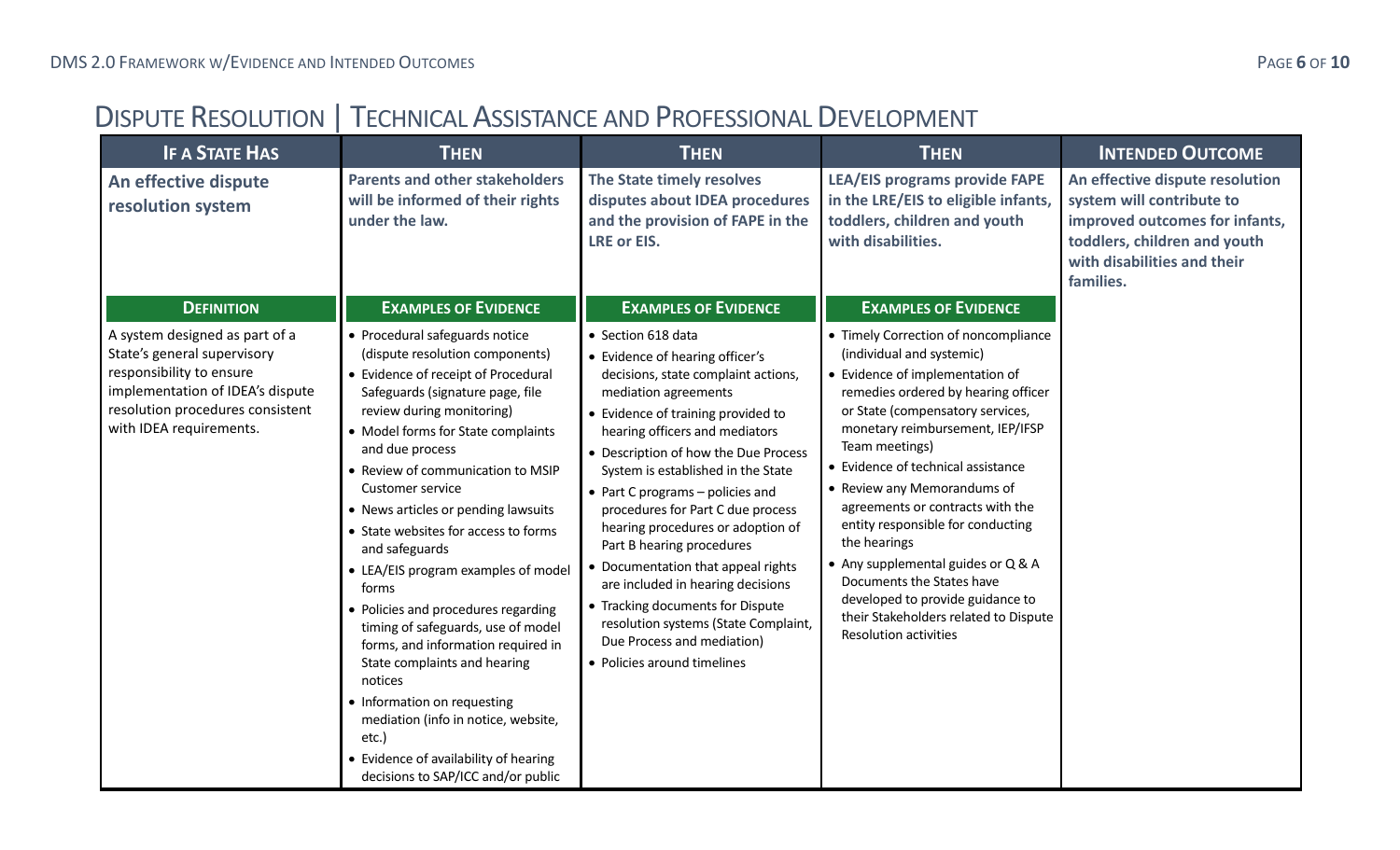| <b>IF A STATE HAS</b>                                                                                                                                                                     | <b>THEN</b>                                                                                                                                                                                                                                                                                                                                                                                                                                                                                 | <b>THEN</b>                                                                                                                                    | <b>THEN</b>                                                                                                                                                                                                                                                                                                                                                                                                                                                                     | <b>INTENDED OUTCOME</b>                                                                                                                                                                                                   |
|-------------------------------------------------------------------------------------------------------------------------------------------------------------------------------------------|---------------------------------------------------------------------------------------------------------------------------------------------------------------------------------------------------------------------------------------------------------------------------------------------------------------------------------------------------------------------------------------------------------------------------------------------------------------------------------------------|------------------------------------------------------------------------------------------------------------------------------------------------|---------------------------------------------------------------------------------------------------------------------------------------------------------------------------------------------------------------------------------------------------------------------------------------------------------------------------------------------------------------------------------------------------------------------------------------------------------------------------------|---------------------------------------------------------------------------------------------------------------------------------------------------------------------------------------------------------------------------|
| An effective system for<br>targeted technical<br>assistance and professional<br>development                                                                                               | The States uses all available<br>data/information to prioritize<br>which areas need improvement.                                                                                                                                                                                                                                                                                                                                                                                            | The State identifies TA/PD<br>offerings that are aligned to<br>those areas in need of<br>improvement.                                          | The State prioritizes the delivery<br>of TA/PD in those areas in need<br>of improvement.                                                                                                                                                                                                                                                                                                                                                                                        | An effective system for targeted<br>technical assistance and<br>professional development will<br>contribute to improved<br>outcomes for infants, toddlers,<br>children and youth with<br>disabilities and their families. |
| <b>DEFINITION</b>                                                                                                                                                                         | <b>EXAMPLES OF EVIDENCE</b>                                                                                                                                                                                                                                                                                                                                                                                                                                                                 | <b>EXAMPLES OF EVIDENCE</b>                                                                                                                    | <b>EXAMPLES OF EVIDENCE</b>                                                                                                                                                                                                                                                                                                                                                                                                                                                     |                                                                                                                                                                                                                           |
| A system of technical assistance and<br>professional development that uses<br>data-informed root cause analysis<br>areas to address State priorities and<br>areas in need of improvement. | • Tools/ mechanisms to collect data<br>that would inform targeted TA or<br>identified area(s) for improvement<br>• Evidence of how the State is<br>triangulating or analyzing their data.<br>• Monitoring reports<br>• 616/618 Data Reports<br>• Description of State TA/PD activities<br>within the State<br>• Description of how the State<br>identifies the types of TA/PD<br>activities they provide<br>• Outline of stakeholder's<br>involvement in development of<br>TA/PD activities | • Evidence of dissemination and<br>communication of available TA/PD<br>• Description of State's analysis of<br>data to inform TA/PD activities | • State level or LEA/EIS program best<br>practices for implementing IDEA.<br>• Description of the delivery method<br>of the TA/PD activities the State are<br>developing and implementing<br>• Review the State's description of<br>TA/PD in the SPP/APR introduction<br>• Evidence of alignment with other<br>programs/initiatives (e.g. SPDG)<br>(e.g., meeting notes, agendas, etc.)<br>• Evidence of stakeholder<br>involvement in identifying needs on<br>TA/PD activities |                                                                                                                                                                                                                           |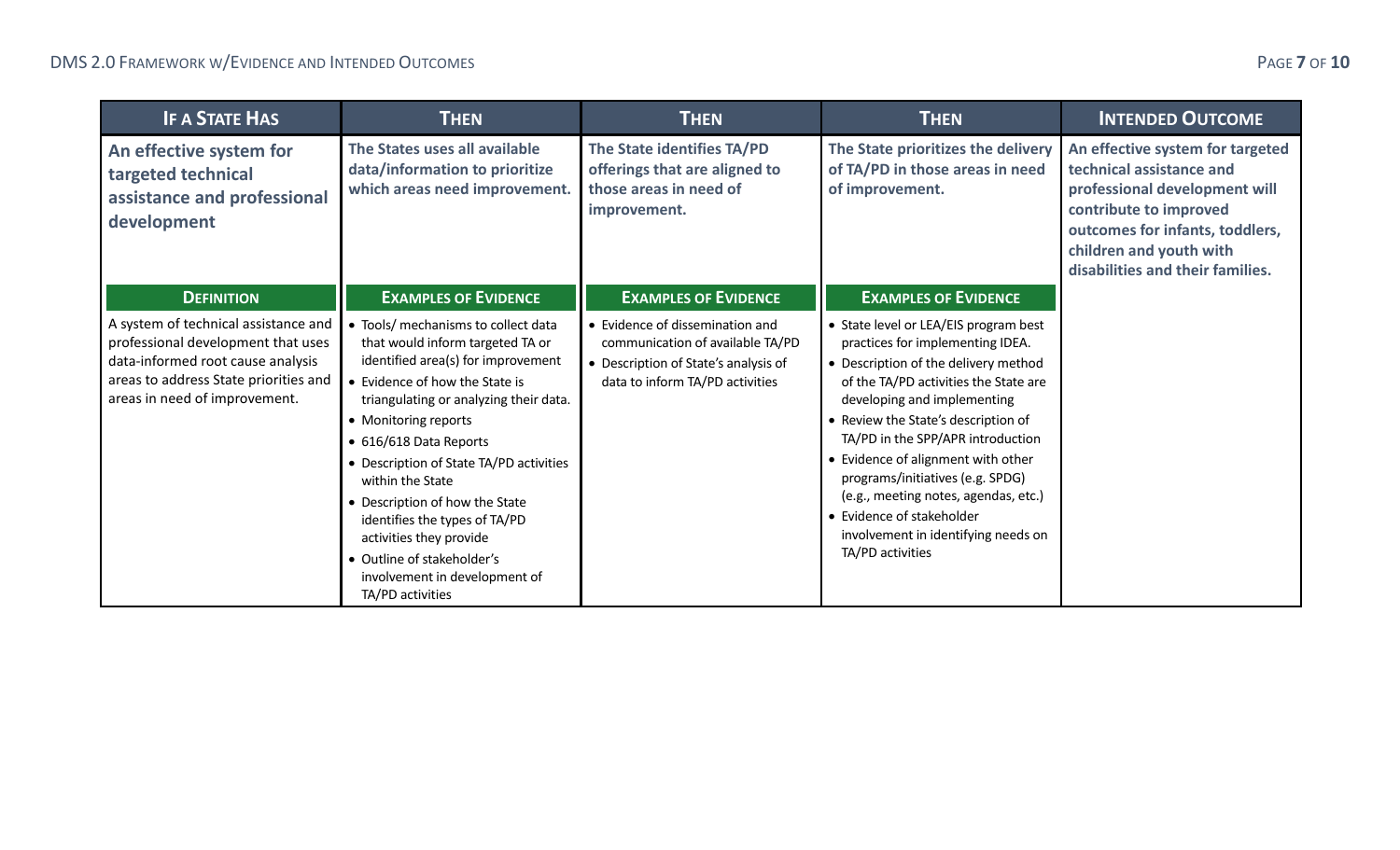<span id="page-7-0"></span>

| <b>IF A STATE HAS</b>                                                                                                                                                                                                                                                                                                                                                                                    | <b>THEN</b>                                                                                                                                                                                                                                                                                                                                                                                                                                                                                                                                                                                                                                                                                                                                          | <b>THEN</b>                                                                                                                                                                                                                                                                                                                                                                                                                                                                                                                                                                                                                                                                                                                                                                                                                                                                                                      | <b>THEN</b>                                                                                                                                                                                                                                                                                                                                                                                                                                                                                                                                                                                                                                                                                                                                                                                                                                                                                                                                   | <b>INTENDED OUTCOME</b>                                                                                                                                                                                |
|----------------------------------------------------------------------------------------------------------------------------------------------------------------------------------------------------------------------------------------------------------------------------------------------------------------------------------------------------------------------------------------------------------|------------------------------------------------------------------------------------------------------------------------------------------------------------------------------------------------------------------------------------------------------------------------------------------------------------------------------------------------------------------------------------------------------------------------------------------------------------------------------------------------------------------------------------------------------------------------------------------------------------------------------------------------------------------------------------------------------------------------------------------------------|------------------------------------------------------------------------------------------------------------------------------------------------------------------------------------------------------------------------------------------------------------------------------------------------------------------------------------------------------------------------------------------------------------------------------------------------------------------------------------------------------------------------------------------------------------------------------------------------------------------------------------------------------------------------------------------------------------------------------------------------------------------------------------------------------------------------------------------------------------------------------------------------------------------|-----------------------------------------------------------------------------------------------------------------------------------------------------------------------------------------------------------------------------------------------------------------------------------------------------------------------------------------------------------------------------------------------------------------------------------------------------------------------------------------------------------------------------------------------------------------------------------------------------------------------------------------------------------------------------------------------------------------------------------------------------------------------------------------------------------------------------------------------------------------------------------------------------------------------------------------------|--------------------------------------------------------------------------------------------------------------------------------------------------------------------------------------------------------|
| An effective system to<br>collect and report<br>timely and accurate<br>data                                                                                                                                                                                                                                                                                                                              | The State collects and reports<br>valid and reliable data that are<br>timely submitted to the Secretary<br>and the public.                                                                                                                                                                                                                                                                                                                                                                                                                                                                                                                                                                                                                           | The State analyzes data for<br>strategic planning and equitable<br>allocation of resources.                                                                                                                                                                                                                                                                                                                                                                                                                                                                                                                                                                                                                                                                                                                                                                                                                      | The State uses data to support<br>implementation of strategies that<br>are most closely aligned to<br>improved outcomes.                                                                                                                                                                                                                                                                                                                                                                                                                                                                                                                                                                                                                                                                                                                                                                                                                      | An effective system to collect and<br>report timely and accurate data<br>will contribute to improved<br>outcomes for infants, toddlers,<br>children and youth with<br>disabilities and their families. |
| <b>DEFINITION</b>                                                                                                                                                                                                                                                                                                                                                                                        | <b>EXAMPLES OF EVIDENCE</b>                                                                                                                                                                                                                                                                                                                                                                                                                                                                                                                                                                                                                                                                                                                          | <b>EXAMPLES OF EVIDENCE</b>                                                                                                                                                                                                                                                                                                                                                                                                                                                                                                                                                                                                                                                                                                                                                                                                                                                                                      | <b>EXAMPLES OF EVIDENCE</b>                                                                                                                                                                                                                                                                                                                                                                                                                                                                                                                                                                                                                                                                                                                                                                                                                                                                                                                   |                                                                                                                                                                                                        |
| A data system designed to<br>ensure that the data<br>collected and reported are<br>valid and reliable and that<br>information is reported to<br>the Department and the<br>public in a timely manner.<br>The data system will inform<br>and focus a State's<br>improvement activities as<br>well as verifying that that the<br>data collected and reported<br>reflect actual practice and<br>performance. | • Description of data collection<br>system(s)<br>• Reports/Screen Shots of data systems<br>• Walk through demonstration of data<br>system<br>• Documentation of Data governance<br>requirements<br>• Manuals or evidence reflecting the<br>Edit Checks/Business Rules within<br>their data system<br>• Data manuals<br>• Description of data process/oversight<br>• Organizational Chart related to data<br>and roles and responsibilities<br>• TA/PD trainings for data users<br>• EDFacts Data Quality Reports<br>• APR Data Matrix<br>• Data sharing agreements<br>• Public Reporting<br>• Evidence of meaningful stakeholder<br>involvement<br>• Evidence that the State has a system<br>to ensure protection of personally<br>identifiable data | • Schedule/Timeline for examining<br>LEA/EIS program data<br>• Guidelines for using data to inform<br>monitoring/TA<br>• Evidence that the State uses its data<br>systems to plan for new initiatives<br>• Evidence that the State compiles and<br>integrates data across systems and<br>uses the data to inform and focus its<br>improvement activities<br>• Models for root cause analysis<br>• Evidence of how root cause analysis is<br>used<br>• Process for making data informed<br>decisions at the State level<br>• Guidance and/or training to LEA/EIS<br>programs to use data to inform<br>decision making<br>• Training and guidance for LEA/EIS<br>programs on how to analyze data.<br>• Evidence such as a data sharing<br>agreement, MOU, or information<br>attained during OSEP interviews that<br>State level Part C and Part B 619 staff<br>regularly communicate about<br>outcomes data issues | • Timeline of data pulls for<br>implementation of strategies<br>• Documentation of analysis of data<br>trends<br>• Evidence that the State supports a<br>data driven culture at the LEA/EIS<br>program level to ensure LEA/EIS<br>programs carry out evidence-based<br>practices with fidelity (e.g. trainings,<br>user manuals, guidance etc.)<br>• Identification of high and low<br>performing LEA/EIS programs based<br>on data<br>• Evidence of identification of best<br>practices through the use of data<br>• Additional sources of data beyond<br>616 and 618 data at both State and<br>LEA/EIS program level<br>• Evidence that the State uses its data<br>systems (e.g., monitoring, self-<br>assessment, database, due process,<br>and State complaints) to improve<br>program and systems operations<br>• Evidence that outcomes data within<br>longitudinal data systems are<br>analyzed and used for improving the<br>programs |                                                                                                                                                                                                        |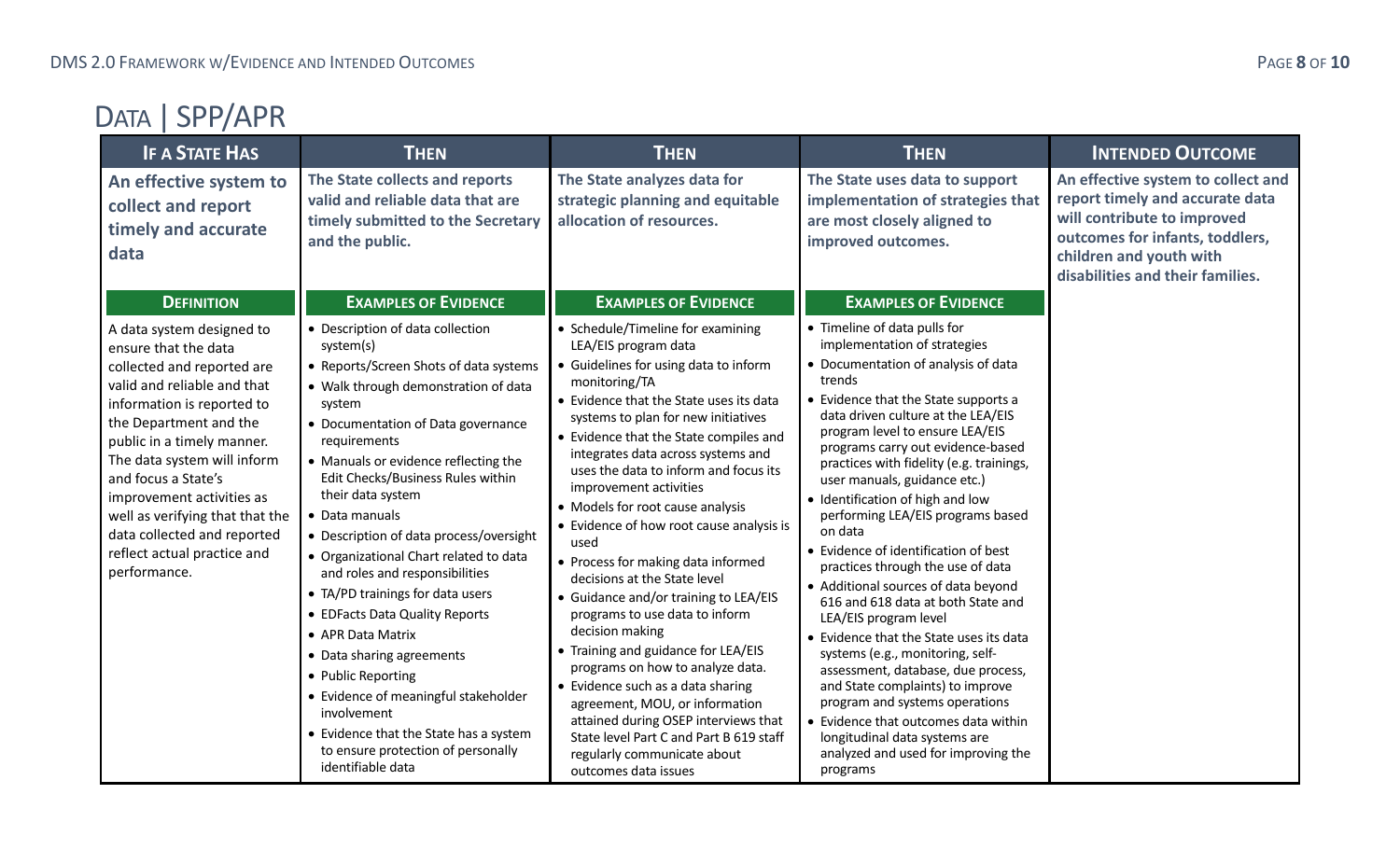| <b>IF A STATE HAS</b>                                                                                                                                                                       | <b>THEN</b>                                                                                                                                                                                                   | <b>THEN</b>                                                                                                                                                                                                                                                                                                                                                                   | <b>THEN</b>                                                                                                                                                                      | <b>INTENDED OUTCOME</b>                                                                                                                                                                                           |
|---------------------------------------------------------------------------------------------------------------------------------------------------------------------------------------------|---------------------------------------------------------------------------------------------------------------------------------------------------------------------------------------------------------------|-------------------------------------------------------------------------------------------------------------------------------------------------------------------------------------------------------------------------------------------------------------------------------------------------------------------------------------------------------------------------------|----------------------------------------------------------------------------------------------------------------------------------------------------------------------------------|-------------------------------------------------------------------------------------------------------------------------------------------------------------------------------------------------------------------|
| <b>A State Performance</b><br><b>Plan/Annual</b><br><b>Performance Report</b><br>(SPP/APR)                                                                                                  | The State executes an approvable<br>plan that evaluates the State's<br>efforts to implement IDEA<br>requirements and purposes and<br>the plan describes how the State<br>will improve IDEA<br>implementation. | The State reports annually to the<br>Secretary on the performance of<br>the State under the SPP/APR. The<br><b>SPP/APR demonstrates the</b><br><b>State's progress towards meeting</b><br>the measurable and rigorous<br>targets for each indicator that<br>have been developed with<br>stakeholder input. The State has a<br>plan in place to address needed<br>improvement. | The State will work with LEA/EIS<br>programs to address needed<br>improvement, in those areas that<br>are most closely related to<br>improved outcomes.                          | An SPP/APR that demonstrates<br>progress on compliance and<br>results indicators will contribute<br>to improved outcomes for<br>infants, toddlers, children and<br>youth with disabilities and their<br>families. |
| <b>DEFINITION</b>                                                                                                                                                                           | <b>EXAMPLES OF EVIDENCE</b>                                                                                                                                                                                   | <b>EXAMPLES OF EVIDENCE</b>                                                                                                                                                                                                                                                                                                                                                   | <b>EXAMPLES OF EVIDENCE</b>                                                                                                                                                      |                                                                                                                                                                                                                   |
| A multifaceted plan that<br>evaluates the State's efforts<br>to implement the<br>requirements and purpose of<br>the IDEA and describes how<br>the State will improve its<br>implementation. | • An approved SPP/APR<br>• Policies and procedures around the<br>SPP/APR<br>• Evidence of stakeholder input in the<br>development and the implementation<br>of the SPP/APR                                    | $\bullet$ SPP/APR<br>• Improvement activities<br>• Cross indicator analysis<br>• Reasons for slippage<br>• Plans in place to address slippage<br>• Policies and procedures around data<br>submission<br>• Valid and reliable data                                                                                                                                             | • Public Reporting<br>• Training to LEA/EIS programs on<br>Indicator Analysis and Evaluation<br>• Policies and procedures around data<br>submission<br>• Valid and reliable data |                                                                                                                                                                                                                   |